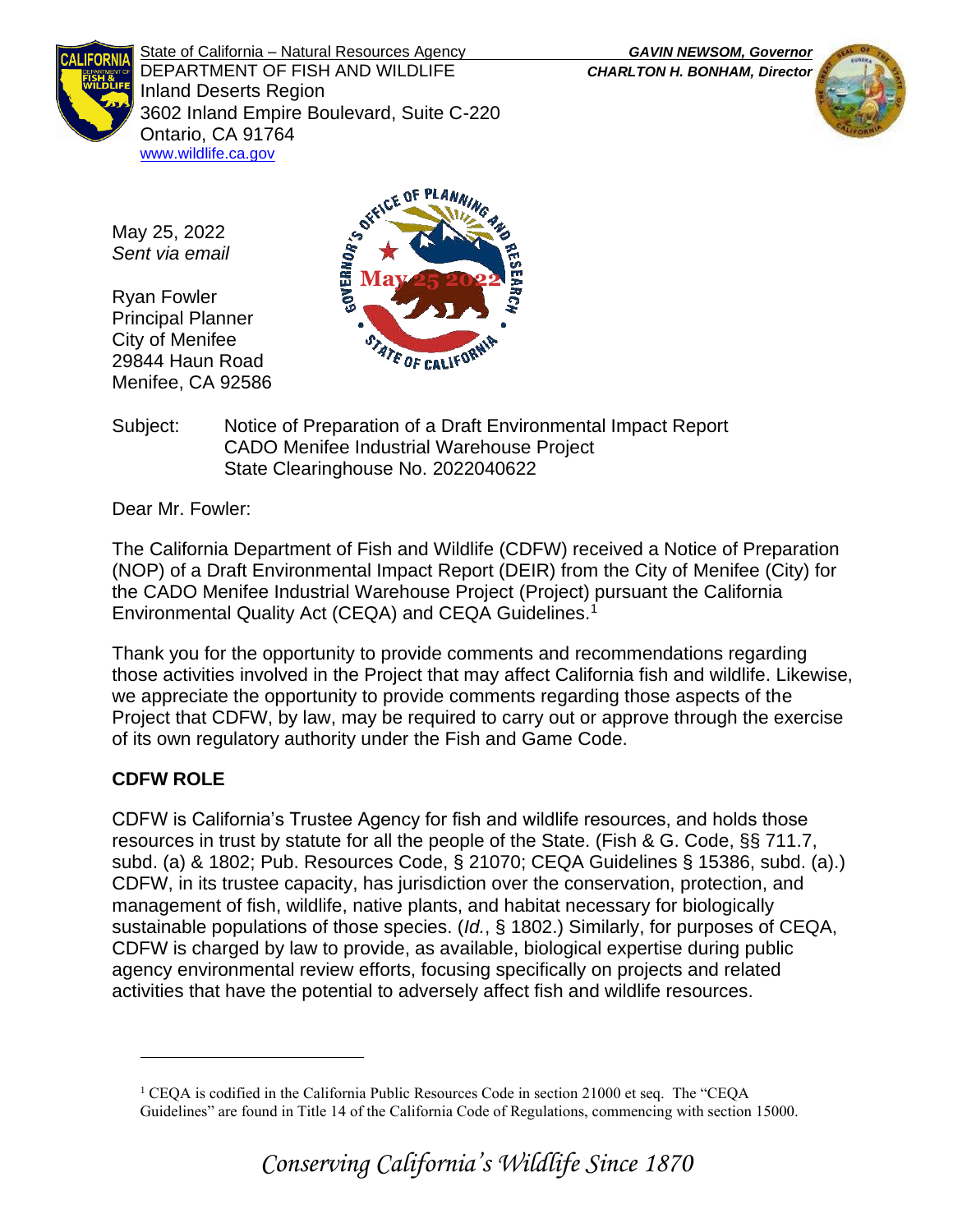Ryan Fowler, Principal Planner City of Menifee May 25, 2022 Page 2 of 14

CDFW is also submitting comments as a Responsible Agency under CEQA (Pub. Resources Code, § 21069; CEQA Guidelines, § 15381.). CDFW expects that it may need to exercise regulatory authority as provided by the Fish and Game Code. As proposed, for example, the Project may be subject to CDFW's lake and streambed alteration regulatory authority. (Fish & G. Code, § 1600 et seq.) Likewise, to the extent implementation of the Project as proposed may result in "take" as defined by State law of any species protected under the California Endangered Species Act (CESA) (Fish & G. Code, § 2050 et seq.), the Project proponent may seek related take authorization as provided by the Fish and Game Code.

## **PROJECT LOCATION**

The proposed Project is located north of Corsica Lane, south of Kuffel Road, east of Wheat Street, and west of Byers Road. The proposed Project is located within Assessor Parcel Numbers 330-190-002, 330-190-010, 330-190-003, 30-190-011, 330-190-004, 330-190-012, 330-190-005, and 330-190-013.The site is located within the U.S. Geological Survey (USGS) 7.5-Sunnymead quadrangle; Township 5 South, Range 3 West, Section 17 of the San Bernardino Base and Meridian (SBBM).

## **PROJECT DESCRIPTION SUMMARY**

Specific details of the proposed Project include:

- 1. The construction of one concrete tilt-up building totaling 700,037 square feet (sq. ft.) which includes a 10,000 sq. ft. office and 690,037 sq. ft. warehouse on the 40.03-acre Project site. Additional activities proposed on the Project site include the creation of parking lots to accommodate a total of 641 vehicles (393 automobiles and 221 trailers) and 273,885 sq. ft. of on-site landscaping.
- 2. Tentative Parcel Map No. PLN22-0041 proposes to consolidate eight parcels into one industrial parcel.

## **COMMENTS AND RECOMMENDATIONS**

CDFW offers the comments and recommendations below to assist the City in adequately identifying and/or mitigating the Project's significant, or potentially significant, direct and indirect impacts on fish and wildlife (biological) resources. The comments and recommendations are also offered to enable the CDFW to adequately review and comment on the proposed Project with respect to the Project's consistency with the Western Riverside County Multiple Species Habitat Conservation Plan (MSHCP).

CDFW recommends that the forthcoming DEIR address the following: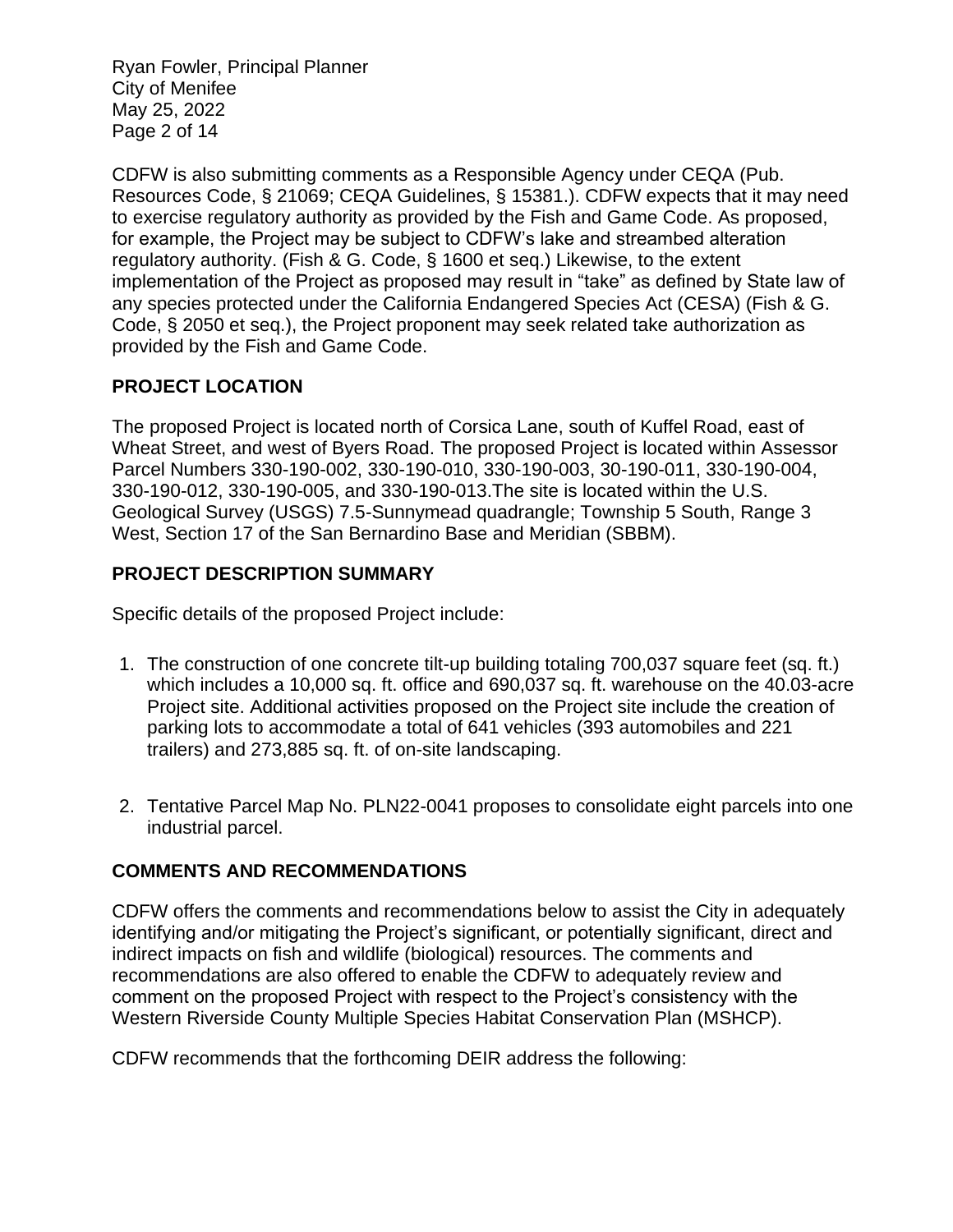Ryan Fowler, Principal Planner City of Menifee May 25, 2022 Page 3 of 14

#### **Assessment of Biological Resources**

Section 15125(c) of the CEQA Guidelines states that knowledge of the regional setting of a project is critical to the assessment of environmental impacts and that special emphasis should be placed on environmental resources that are rare or unique to the region. To enable CDFW staff to adequately review and comment on the Project, the DEIR should include a complete assessment of the flora and fauna within and adjacent to the Project footprint, with particular emphasis on identifying rare, threatened, endangered, and other sensitive species and their associated habitats.

CDFW recommends that the DEIR specifically include:

- 1. An assessment of the various habitat types located within the Project footprint, and a map that identifies the location of each habitat type. CDFW recommends that floristic, alliance- and/or association-based mapping and assessment be completed following The Manual of California Vegetation, second edition (Sawyer et al. 2009<sup>2</sup>). Adjoining habitat areas should also be included in this assessment where site activities could lead to direct or indirect impacts offsite. Habitat mapping at the alliance level will help establish baseline vegetation conditions.
- 2. A general biological inventory of the fish, amphibian, reptile, bird, and mammal species that are present or have the potential to be present within each habitat type onsite and within adjacent areas that could be affected by the Project. CDFW's California Natural Diversity Database (CNDDB) in Sacramento should be contacted at (916) 322-2493 or [CNDDB@wildlife.ca.gov](mailto:CNDDB@wildlife.ca.gov) or <https://wildlife.ca.gov/Data/CNDDB/Maps-and-Data> to obtain current information on any previously reported sensitive species and habitat, including Significant Natural Areas identified under Chapter 12 of the Fish and Game Code, in the vicinity of the proposed Project.

CDFW's CNDDB is not exhaustive in terms of the data it houses, nor is it an absence database. CDFW recommends that it be used as a starting point in gathering information about the *potential presence* of species within the general area of the Project site.

3. A complete, *recent* inventory of rare, threatened, endangered, and other sensitive species located within the Project footprint and within offsite areas with the potential to be affected, including California Species of Special Concern (CSSC) and California Fully Protected Species (Fish & G. Code, § 3511). Species to be addressed should include all those which meet the CEQA definition (CEQA Guidelines § 15380). The

<sup>&</sup>lt;sup>2</sup> Sawyer, J. O., T. Keeler-Wolf, and J. M. Evens. 2009. A manual of California Vegetation, 2<sup>nd</sup> ed. California Native Plant Society Press, Sacramento, California. http://vegetation.cnps.org/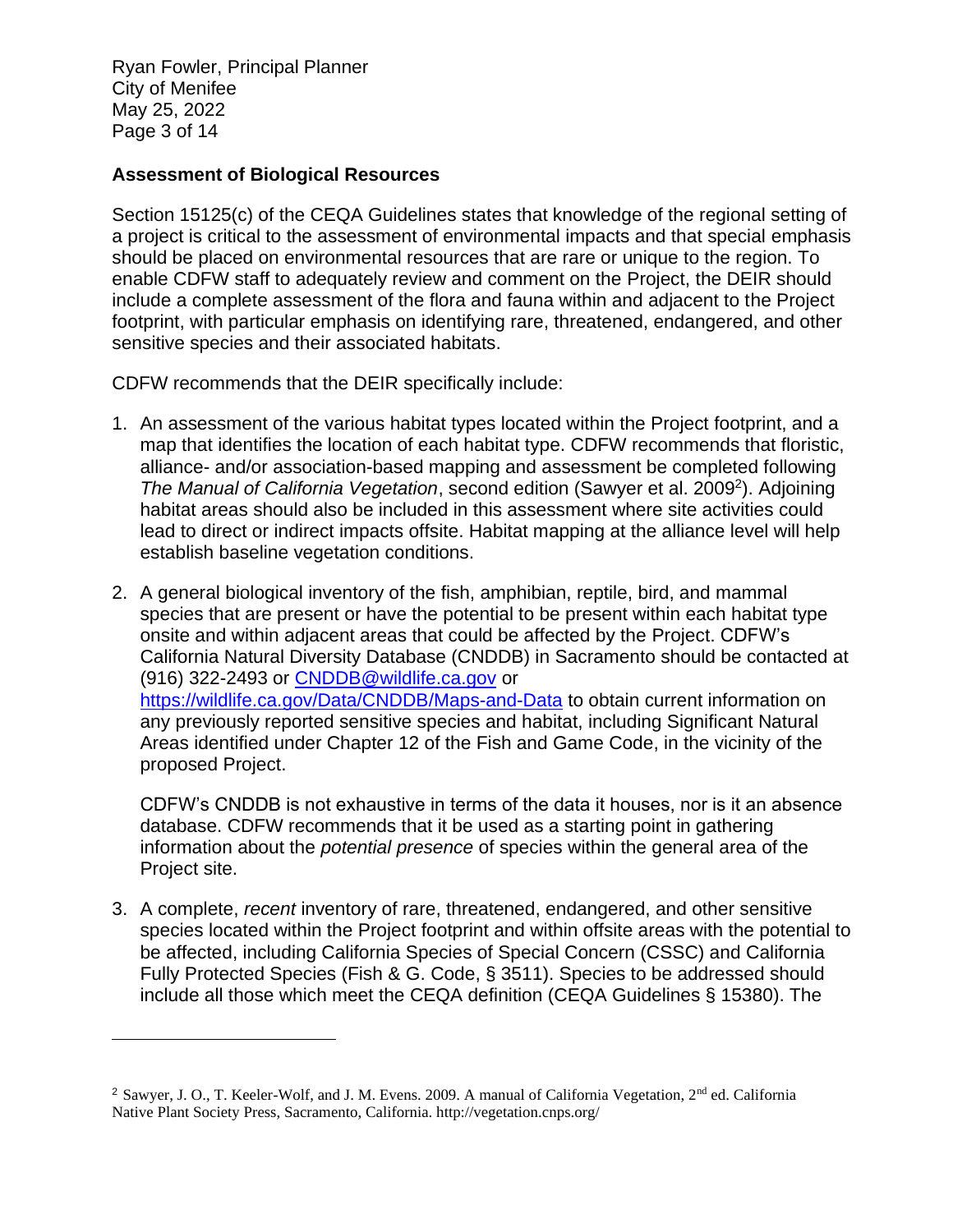Ryan Fowler, Principal Planner City of Menifee May 25, 2022 Page 4 of 14

> inventory should address seasonal variations in use of the Project area and should not be limited to resident species. Focused species-specific/MSHCP surveys, completed by a qualified biologist and conducted at the appropriate time of year and time of day when the sensitive species are active or otherwise identifiable, are required. Acceptable species-specific survey procedures should be developed in consultation with CDFW and the U.S. Fish and Wildlife Service, where necessary. Note that CDFW generally considers biological field assessments for wildlife to be valid for a one-year period, and assessments for rare plants may be considered valid for a period of up to three years. Some aspects of the proposed Project may warrant periodic updated surveys for certain sensitive taxa, particularly if the Project is proposed to occur over a protracted time frame, or in phases, or if surveys are completed during periods of drought.

- 4. A thorough, recent, floristic-based assessment of special status plants and natural communities, following CDFW's Protocols for Surveying and Evaluating Impacts to Special Status Native Plant Populations and Natural Communities (CDFW 20183).
- 5. Information on the regional setting that is critical to an assessment of environmental impacts, with special emphasis on resources that are rare or unique to the region (CEQA Guidelines § 15125[c]).
- 6. A full accounting of all open space and mitigation/conservation lands within and adjacent to the Project.

## **Analysis of Direct, Indirect, and Cumulative Impacts to Biological Resources**

The DEIR should provide a thorough discussion of the direct, indirect, and cumulative impacts expected to adversely affect biological resources as a result of the Project. To ensure that Project impacts to biological resources are fully analyzed, the following information should be included in the DEIR:

1. A discussion of potential impacts from lighting, noise, human activity (e.g., recreation), defensible space, and wildlife-human interactions created by zoning of development projects or other Project activities adjacent to natural areas, exotic and/or invasive species, and drainage. The latter subject should address Project-related changes on drainage patterns and water quality within, upstream, and downstream of the Project site, including: volume, velocity, and frequency of existing and post-Project surface flows; polluted runoff; soil erosion and/or sedimentation in streams and water bodies; and post-Project fate of runoff from the Project site.

<sup>3</sup> CDFW, 2018. Protocols for Surveying and Evaluating Impacts to Special Status Native Plant Populations and Sensitive Natural Communities, State of California, California Natural Resources Agency, Department of Fish and Wildlife: March 20, 2018 (https://nrm.dfg.ca.gov/FileHandler.ashx?DocumentID=18959&inline)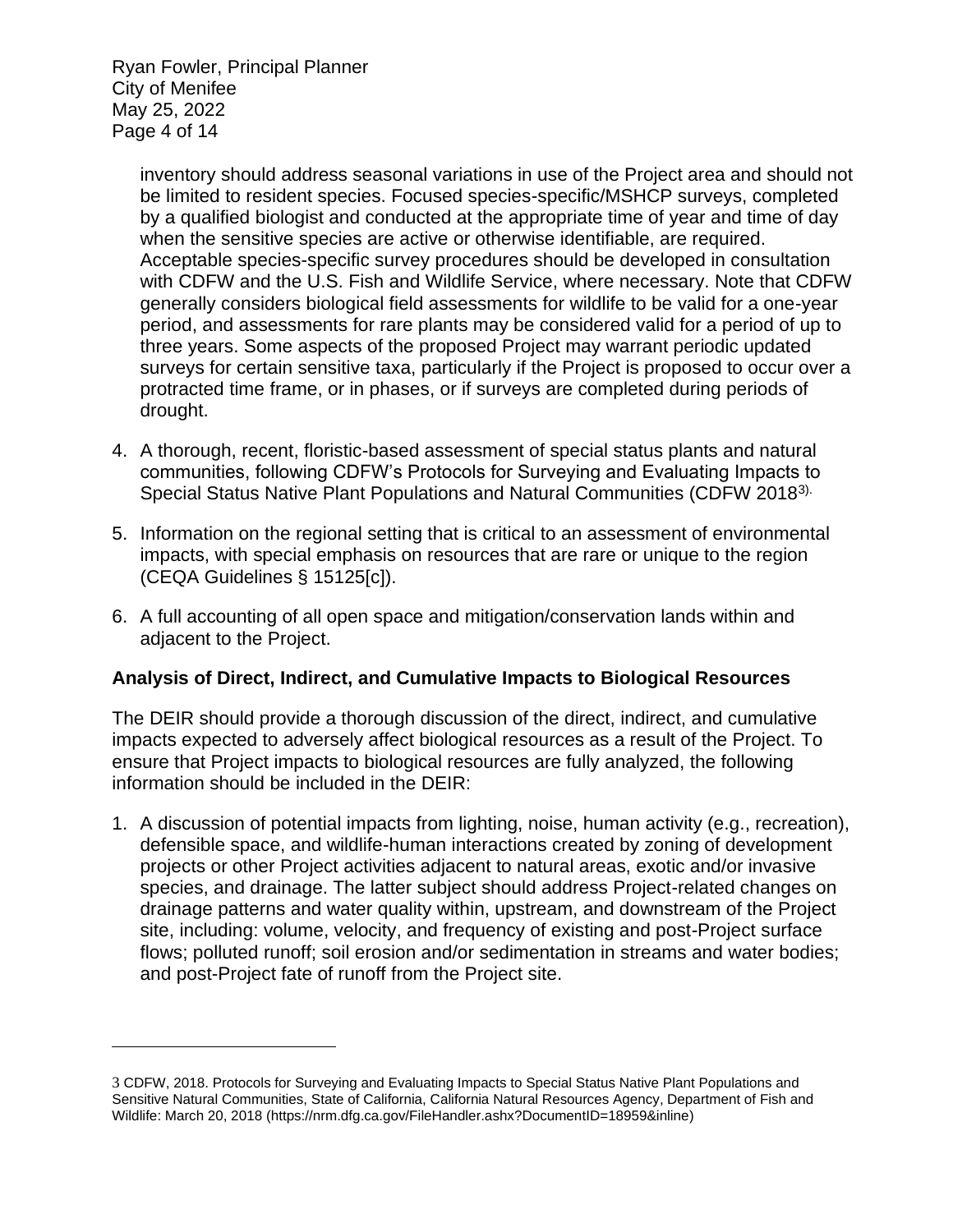Ryan Fowler, Principal Planner City of Menifee May 25, 2022 Page 5 of 14

- 2. A discussion of potential indirect Project impacts on biological resources, including resources in areas adjacent to the Project footprint, such as nearby public lands (e.g., National Forests, State Parks, etc.), open space, adjacent natural habitats, riparian ecosystems, wildlife corridors, and any designated and/or proposed reserve or mitigation lands (e.g., preserved lands associated with a Natural Community Conservation Plan, or other conserved lands).
- 3. An evaluation of impacts to on-site and adjacent open space lands from both the construction of the Project and any long-term operational and maintenance needs.
- 4. A cumulative effects analysis developed as described under CEQA Guidelines section 15130. The DEIR should analyze the cumulative effects of the plan's land use designations, policies, and programs on the environment. Please include all potential direct and indirect Project related impacts to riparian areas, wetlands, vernal pools, alluvial fan habitats, wildlife corridors or wildlife movement areas, aquatic habitats, sensitive species and other sensitive habitats, open lands, open space, and adjacent natural habitats in the cumulative effects analysis. General and specific plans, as well as past, present, and anticipated future projects, should be analyzed relative to their impacts on similar plant communities and wildlife habitats.

### **Alternatives Analysis**

CDFW recommends the DEIR describe and analyze a range of reasonable alternatives to the Project that are potentially feasible, would "feasibly attain most of the basic objectives of the Project," and would avoid or substantially lessen any of the Project's significant effects (CEQA Guidelines § 15126.6[a]). The alternatives analysis should also evaluate a "no project" alternative (CEQA Guidelines § 15126.6[e]).

#### **Mitigation Measures for Project Impacts to Biological Resources**

The DEIR should identify mitigation measures and alternatives that are appropriate and adequate to avoid or minimize potential impacts, to the extent feasible. The City of Menifee should assess all direct, indirect, and cumulative impacts that are expected to occur as a result of the implementation of the Project and its long-term operation and maintenance. When proposing measures to avoid, minimize, or mitigate impacts, CDFW recommends consideration of the following:

1. *Fully Protected Species*: Fully protected species may not be taken or possessed at any time. Project activities described in the DEIR should be designed to completely avoid any fully protected species that have the potential to be present within or adjacent to the Project area. CDFW also recommends that the DEIR fully analyze potential adverse impacts to fully protected species due to habitat modification, loss of foraging habitat, and/or interruption of migratory and breeding behaviors. CDFW recommends that the Lead Agency include in the analysis how appropriate avoidance, minimization, and mitigation measures will reduce indirect impacts to fully protected species.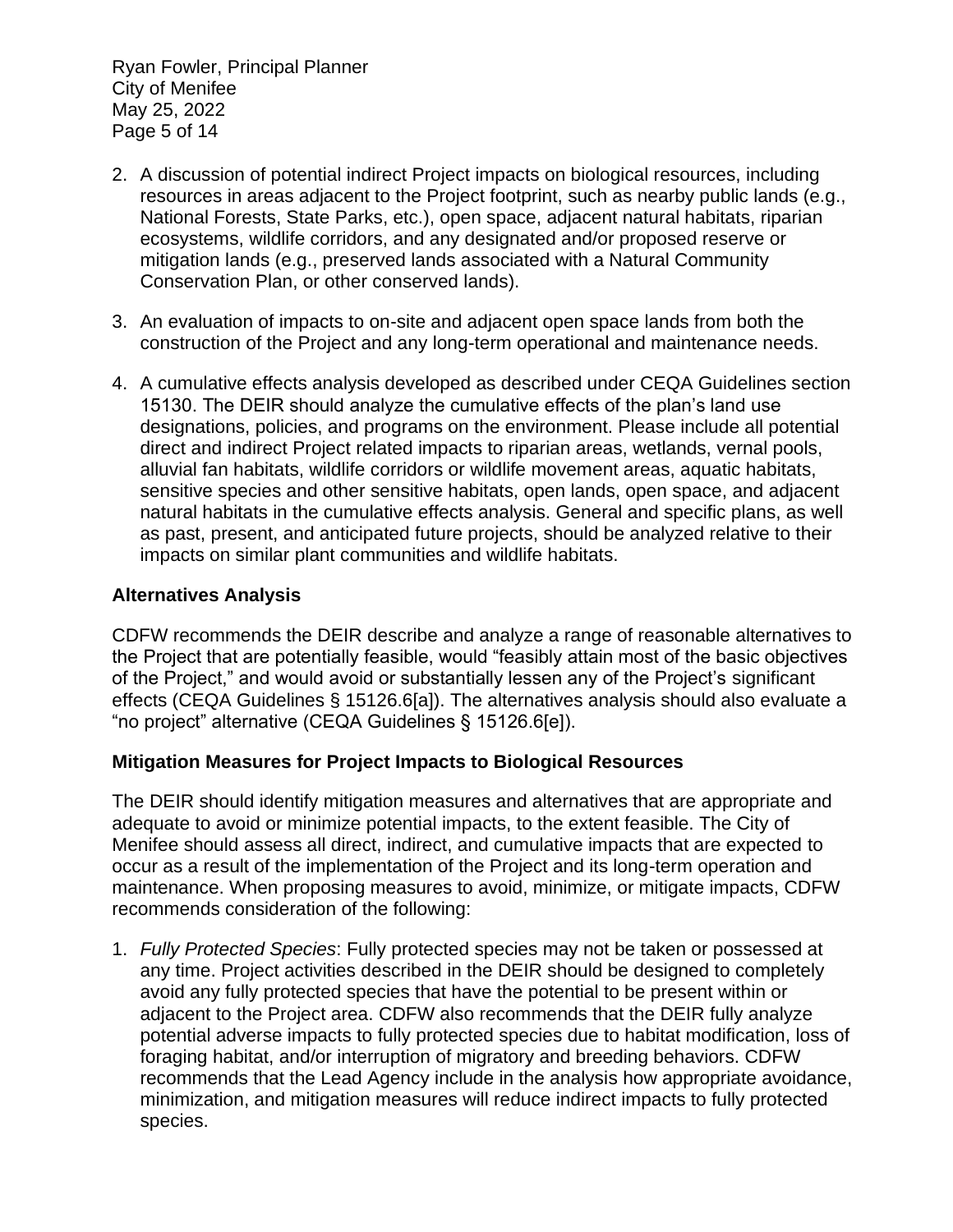Ryan Fowler, Principal Planner City of Menifee May 25, 2022 Page 6 of 14

- 2. *Sensitive Plant Communities*: CDFW considers sensitive plant communities to be imperiled habitats having both local and regional significance. Plant communities, alliances, and associations with a statewide ranking of S-1, S-2, S-3, and S-4 should be considered sensitive and declining at the local and regional level. These ranks can be obtained by querying the CNDDB and are included in *The Manual of California Vegetation* (Sawyer et al. 2009). The DEIR should include measures to fully avoid and otherwise protect sensitive plant communities from Project-related direct and indirect impacts.
- 3. *California Species of Special Concern* (CSSC): CSSC status applies to animals generally not listed under the federal Endangered Species Act or the CESA, but which nonetheless are declining at a rate that could result in listing, or historically occurred in low numbers and known threats to their persistence currently exist. CSSCs should be considered during the environmental review process. CSSC that have the potential or have been documented to occur within or adjacent to the Project area, including, but not limited to: burrowing owl, northern harrier, loggerhead shrike, and yellow warbler.
- 4. *Mitigation*: CDFW considers adverse Project-related impacts to sensitive species and habitats to be significant to both local and regional ecosystems, and the DEIR should include mitigation measures for adverse Project-related impacts to these resources. Mitigation measures should emphasize avoidance and reduction of Project impacts. For unavoidable impacts, onsite habitat restoration and/or enhancement, and preservation should be evaluated and discussed in detail. Where habitat preservation is not available onsite, offsite land acquisition, management, and preservation should be evaluated and discussed in detail.

The DEIR should include measures to perpetually protect the targeted habitat values within mitigation areas from direct and indirect adverse impacts in order to meet mitigation objectives to offset Project-induced qualitative and quantitative losses of biological values. Specific issues that should be addressed include restrictions on access, proposed land dedications, long-term monitoring and management programs, control of illegal dumping, water pollution, increased human intrusion, etc.

If sensitive species and/or their habitat may be impacted from the Project, CDFW recommends the inclusion of specific mitigation in the DEIR. CEQA Guidelines section 15126.4, subdivision (a)(1)(8) states that formulation of feasible mitigation measures should not be deferred until some future date. The Court of Appeal in *San Joaquin Raptor Rescue Center* v. *County* of *Merced* (2007) 149 Cal.App.4th 645 struck down mitigation measures which required formulating management plans developed in consultation with State and Federal wildlife agencies after Project approval. Courts have also repeatedly not supported conclusions that impacts are mitigable when essential studies, and therefore impact assessments, are incomplete *(Sundstrom* v. *County* of *Mendocino* (1988) 202 Cal. App. 3d. 296; *Gentry* v. *City* of *Murrieta (1995)* 36 Cal. App. 4th 1359; *Endangered Habitat League, Inc.* v. *County* of *Orange* (2005) 131 Cal. App. 4th 777).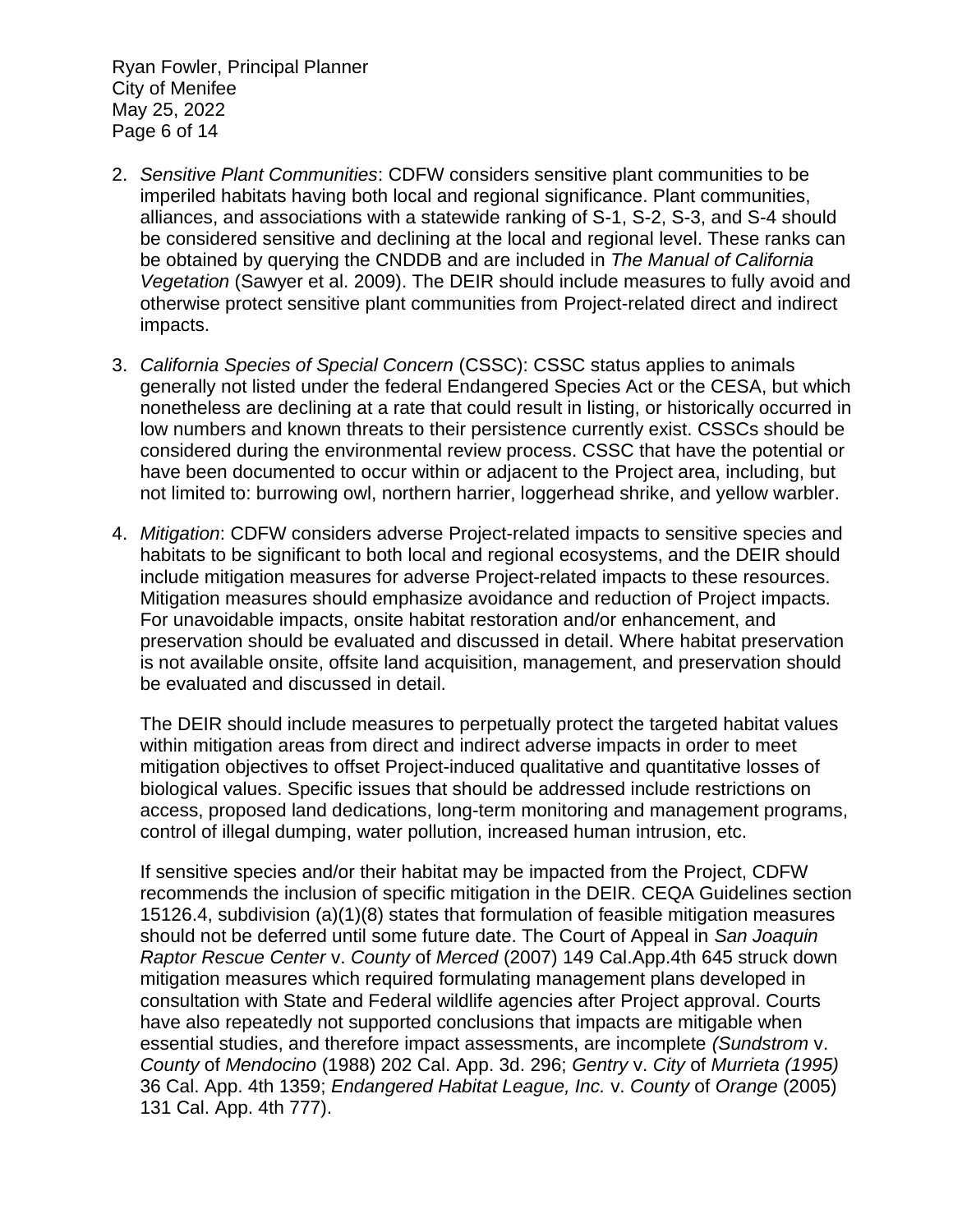Ryan Fowler, Principal Planner City of Menifee May 25, 2022 Page 7 of 14

> CDFW recommends that the DEIR specify mitigation that is roughly proportional to the level of impacts, in accordance with the provisions of CEQA (CEQA Guidelines, §§ 15126.4(a)(4)(B), 15064, 15065, and 16355). The mitigation should provide long-term conservation value for the suite of species and habitat being impacted by the Project. Furthermore, in order for mitigation measures to be effective, they need to be specific, enforceable, and feasible actions that will improve environmental conditions.

5. *Habitat Revegetation/Restoration Plans*: Plans for restoration and revegetation should be prepared by persons with expertise in southern California ecosystems and native plant restoration techniques. Plans should identify the assumptions used to develop the proposed restoration strategy. Each plan should include, at a minimum: (a) the location of restoration sites and assessment of appropriate reference sites; (b) the plant species to be used, sources of local propagules, container sizes, and seeding rates; (c) a schematic depicting the mitigation area; (d) a local seed and cuttings and planting schedule; (e) a description of the irrigation methodology; (f) measures to control exotic vegetation on site; (g) specific success criteria; (h) a detailed monitoring program; (i) contingency measures should the success criteria not be met; and (j) identification of the party responsible for meeting the success criteria and providing for conservation of the mitigation site in perpetuity. Monitoring of restoration areas should extend across a sufficient time frame to ensure that the new habitat is established, self-sustaining, and capable of surviving drought.

CDFW recommends that local onsite propagules from the Project area and nearby vicinity be collected and used for restoration purposes. Onsite seed collection should be initiated in advance of Project impacts in order to accumulate sufficient propagule material for subsequent use in future years. Onsite vegetation mapping at the alliance and/or association level should be used to develop appropriate restoration goals and local plant palettes. Reference areas should be identified to help guide restoration efforts. Specific restoration plans should be developed for various Project components as appropriate.

Restoration objectives should include protecting special habitat elements or recreating them in areas affected by the Project; examples could include retention of woody material, logs, snags, rocks, and brush piles.

6. *Nesting Birds and Migratory Bird Treaty Act:* Please note that it is the Project proponent's responsibility to comply with all applicable laws related to nesting birds and birds of prey. Fish and Game Code sections 3503, 3503.5, and 3513 afford protective measures as follows: Fish and Game Code section 3503 makes it unlawful to take, possess, or needlessly destroy the nest or eggs of any bird, except as otherwise provided by Fish and Game Code or any regulation made pursuant thereto. Fish and Game Code section 3503.5 makes it unlawful to take, possess, or destroy any birds in the orders Falconiformes or Strigiformes (birds-of-prey) to take, possess, or destroy the nest or eggs of any such bird except as otherwise provided by Fish and Game Code or any regulation adopted pursuant thereto. Fish and Game Code section 3513 makes it unlawful to take or possess any migratory nongame bird as designated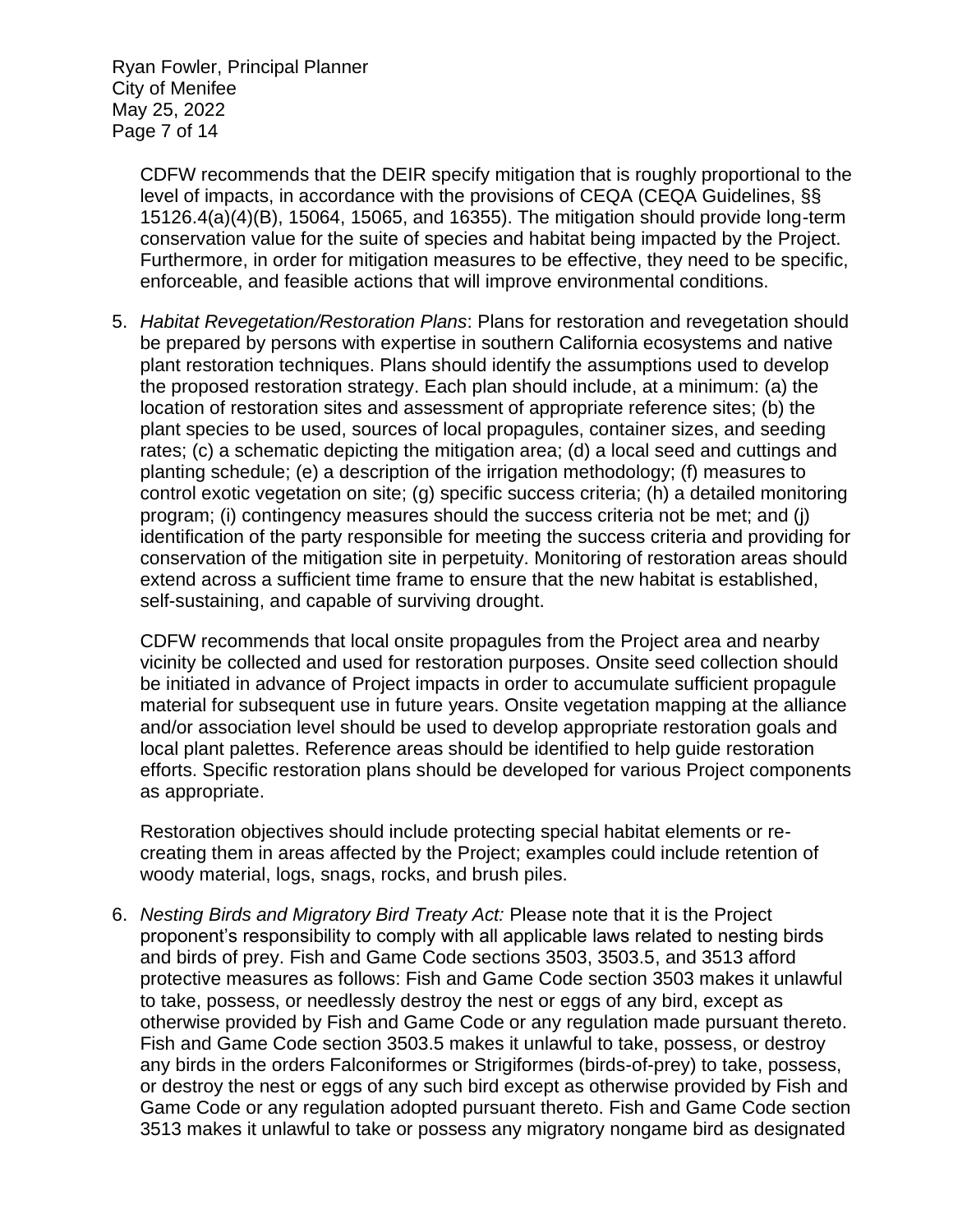Ryan Fowler, Principal Planner City of Menifee May 25, 2022 Page 8 of 14

> in the Migratory Bird Treaty Act or any part of such migratory nongame bird except as provided by rules and regulations adopted by the Secretary of the Interior under provisions of the Migratory Treaty Act.

> CDFW recommends that the DEIR include the results of avian surveys, as well as specific avoidance and minimization measures to ensure that impacts to nesting birds do not occur. Project-specific avoidance and minimization measures may include, but not be limited to: Project phasing and timing, monitoring of Project-related noise (where applicable), sound walls, and buffers, where appropriate. The DEIR should also include specific avoidance and minimization measures that will be implemented should a nest be located within the Project site. If pre-construction surveys are proposed in the DEIR, the CDFW recommends that they be required no more than three (3) days prior to vegetation clearing or ground disturbance activities, as instances of nesting could be missed if surveys are conducted sooner.

- 7. *Moving out of Harm's Way:* To avoid direct mortality, CDFW recommends that the lead agency condition the DEIR to require that a CDFW-approved qualified biologist be retained to be onsite prior to and during all ground- and habitat-disturbing activities to move out of harm's way special status species or other wildlife of low or limited mobility that would otherwise be injured or killed from Project-related activities. Movement of wildlife out of harm's way should be limited to only those individuals that would otherwise by injured or killed, and individuals should be moved only as far a necessary to ensure their safety (i.e., CDFW does not recommend relocation to other areas). Furthermore, it should be noted that the temporary relocation of onsite wildlife does not constitute effective mitigation for the purposes of offsetting Project impacts associated with habitat loss.
- 8. *Translocation of Species*: CDFW generally does not support the use of relocation, salvage, and/or transplantation as mitigation for impacts to rare, threatened, or endangered species as studies have shown that these efforts are experimental in nature and largely unsuccessful.

#### **California Endangered Species Act**

CDFW is responsible for ensuring appropriate conservation of fish and wildlife resources including threatened, endangered, and/or candidate plant and animal species, pursuant to CESA. CDFW recommends that a CESA Incidental Take Permit (ITP) be obtained if the Project has the potential to result in "take" (California Fish andGame Code Section 86 defines "take" as "hunt, pursue, catch, capture, or kill, or attempt to hunt, pursue, catch, capture, or kill") of State-listed CESA species, either through construction or over the life of the Project. It is the policy of CESA to conserve, protect, enhance, and restore Statelisted CESA species and their habitats.

CDFW encourages early consultation, as significant modification to the proposed Project and avoidance, minimization, and mitigation measures may be necessary to obtain a CESA ITP. The California Fish and Game Code requires that CDFW comply with CEQA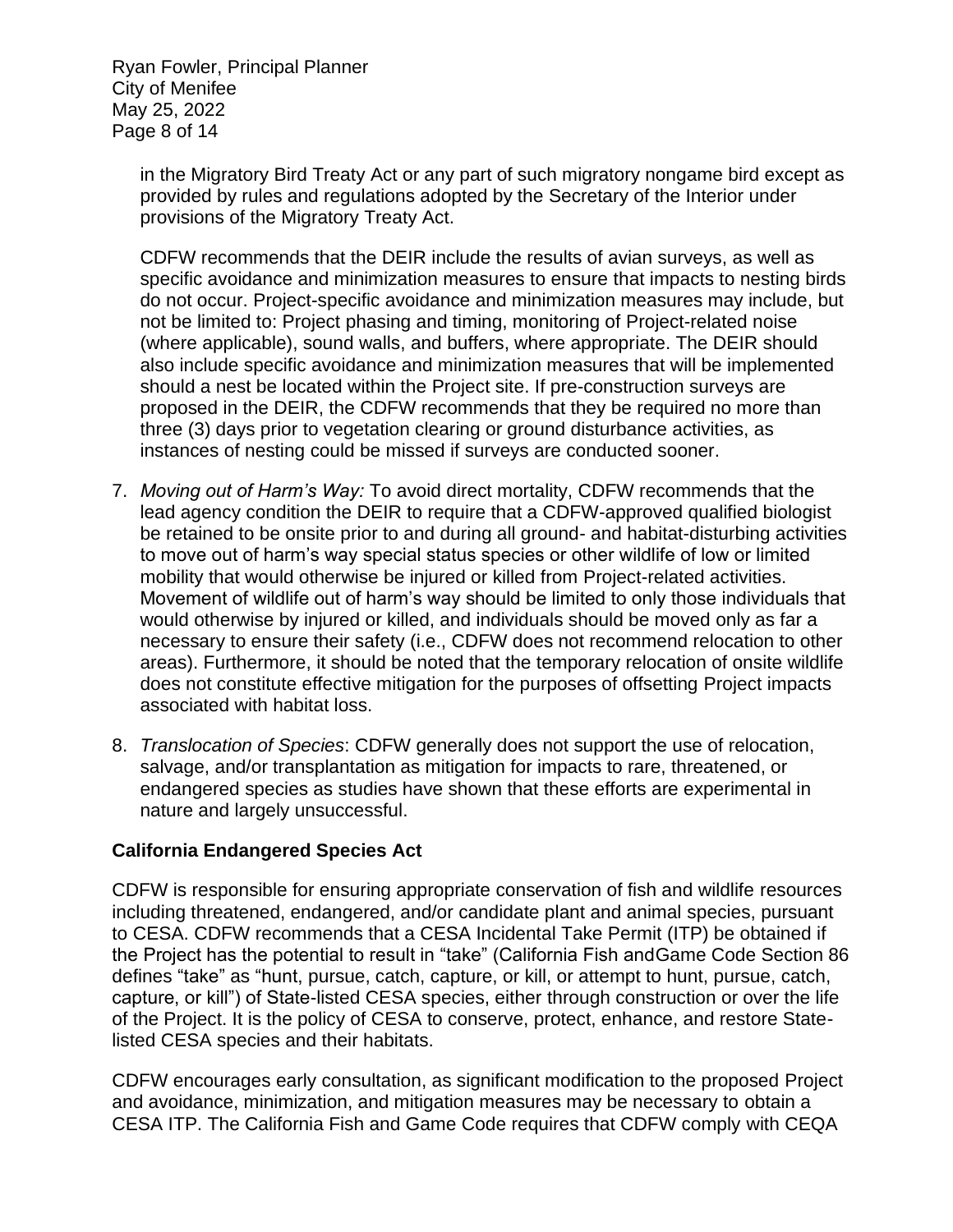Ryan Fowler, Principal Planner City of Menifee May 25, 2022 Page 9 of 14

for issuance of a CESA ITP. CDFW therefore recommends that the DEIR addresses all Project impacts to listed species and specifies a mitigation monitoring andreporting program that will meet the requirements of CESA.

#### **Western Riverside County Multiple Species Habitat Conservation Plan**

CDFW issued Natural Community Conservation Plan Approval and Take Authorization for the Western Riverside County MSHCP per Section 2800, *et seq*., of the California Fish and Game Code on June 22, 2004. The MSHCP establishes a multiple species conservation program to minimize and mitigate habitat loss and provides for the incidental take of covered species in association with activities covered under the permit.

Compliance with approved habitat plans, such as the MSHCP, is discussed in CEQA. Specifically, Section 15125(d) of the CEQA Guidelines requires that the CEQA document discuss any inconsistencies between a proposed Project and applicable general plans and regional plans, including habitat conservation plans and natural community conservation plans. An assessment of the impacts to the MSHCP as a result of this Project is necessary to address CEQA requirements. To obtain additional information regarding the MSHCP please go to: [https://www.wrc-rca.org/.](https://www.wrc-rca.org/)

The proposed Project occurs within the MSHCP area and is subject to the provisions and policies of the MSHCP. To be considered a covered activity, Permittees need to demonstrate that proposed actions are consistent with the MSHCP, the Permits, and the Implementing Agreement. The City of Menifee is the Lead Agency and is signatory to the Implementing Agreement of the MSHCP. To demonstrate consistency with the MSHCP, as part of the CEQA review, the City shall ensure the Project implements the following:

- 1. Pays Local Development Mitigation Fees and other relevant fees as set forth in Section 8.5 of the MSHCP.
- 2. Demonstrates compliance with the HANS process or equivalent process to ensure application of the Criteria and thus, satisfaction of the local acquisition obligation.
- 3. Demonstrates compliance with the policies for 1) the Protection of Species Associated with Riparian/Riverine Areas and Vernal Pools, set forth in Section 6.1.2 of the MSHCP; 2) the policies for the Protection of Narrow Endemic Plant Species set forth in Section 6.1.3 of the MSHCP; 3) compliance with the Urban/Wildlands Interface Guidelines as set forth in Section 6.1.4 of the MSHCP; 4) the policies set forth in Section 6.3.2 and associated vegetation survey requirements identified in Section 6.3.1; and 5) compliance with the Best Management Practices and the siting, construction, design, operation and maintenance guidelines as set forth in Section 7.0 and Appendix C of the MSHCP.
	- A. Based on review of the Project location, the Project is within survey areas for burrowing owl, Marvin's onion, San Diego ambrosia, spreading navarretia,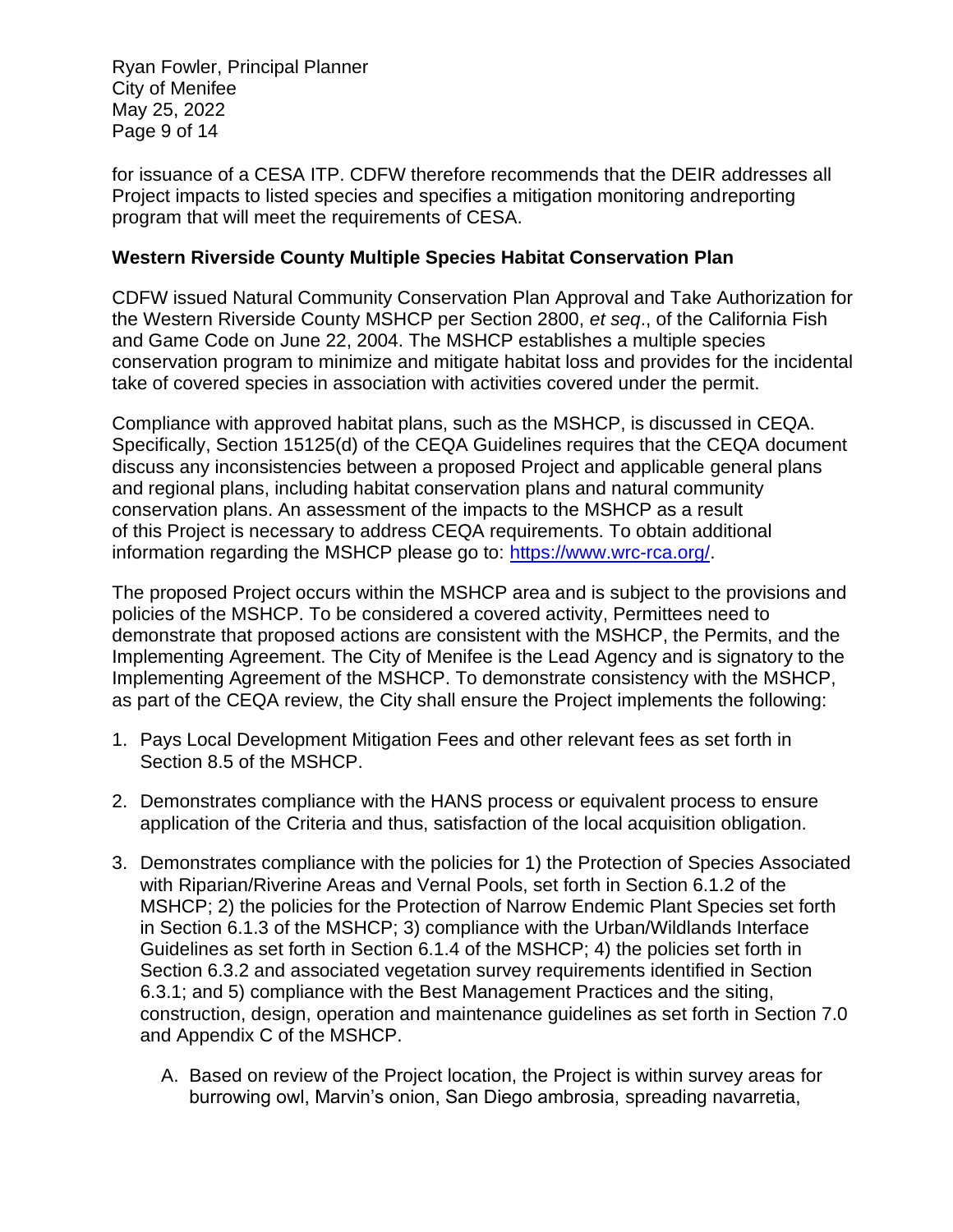Ryan Fowler, Principal Planner City of Menifee May 25, 2022 Page 10 of 14

> California Orcutt grass, Wrights's trichocoronis, and many-stemmed dudleya, per Sections 6.3.2 and 6.1.3 of the MSHCP.

#### Protection of Species Associated with Riparian/Riverine Areas and Vernal Pools.

The MSHCP, Section 6.1.2, identifies that information necessary for the assessment of riparian/riverine and vernal resources includes identification and mapping of riparian/riverine areas and vernal pools. The assessment shall consider species composition, topography/ hydrology, and soil analysis, where appropriate. The assessment may be completed as part of the CEQA review process as set forth in Article V of the State CEQA Guidelines.

The documentation for the assessment shall include mapping and a description of the functions and values of the mapped areas with respect to the species listed above, under "Purpose." Factors to be considered include hydrologic regime, flood storage and floodflow modification, nutrient retention and transformation, sediment trapping and transport, toxicant trapping, public use, wildlife habitat, and aquatic habitat. The functions and values assessment will focus on those areas that should be considered for priority acquisition for the MSHCP Conservation Area, as well as those functions thatmay affect downstream values related to Conservation of Covered Species within the MSHCP.

The MSHCP identifies that for mapped riparian/riverine and vernal pool resources that are not included in the MSHCP conservation area, applicable mitigation under CEQA, shall be imposed by the Permittee (in this case the City). Further, the MSHCP identifies that to ensure the standards in Section 6.1.2 are met, the Permittee shall ensure that, through the CEQA process, Project applicants develop Project alternatives demonstrating efforts that first avoid, and then minimize direct and indirect effects to thewetlands mapped pursuant to Section 6.1.2. If an avoidance alternative is not feasible,a practicable alternative that minimizes direct and indirect effects to riparian/riverine areas and vernal pools and associated functions and values to the greatest extent possible shall be selected. Those impacts that are unavoidable shall be mitigated such that the lost functions and values as they relate to Covered Species are replaced as through the Determination of Biologically Equivalent or Superior Preservation. The City is required to ensure the Applicant completes the Determination of Biologically Equivalent or Superior Preservation process prior to completion of the DEIR to demonstrate implementation of MSHCP requirements in the CEQA documentation.

The following are covered species that are conserved under the MSHCP based on the location of the Project site:

#### Burrowing Owl (*Athene cunicularia*)

The Project site has the potential to provide suitable foraging and/or nesting habitat for burrowing owl. Take of individual burrowing owls and their nests is defined by Fish and Game Code section 86, and prohibited by sections 3503, 3503.5 and 3513. Take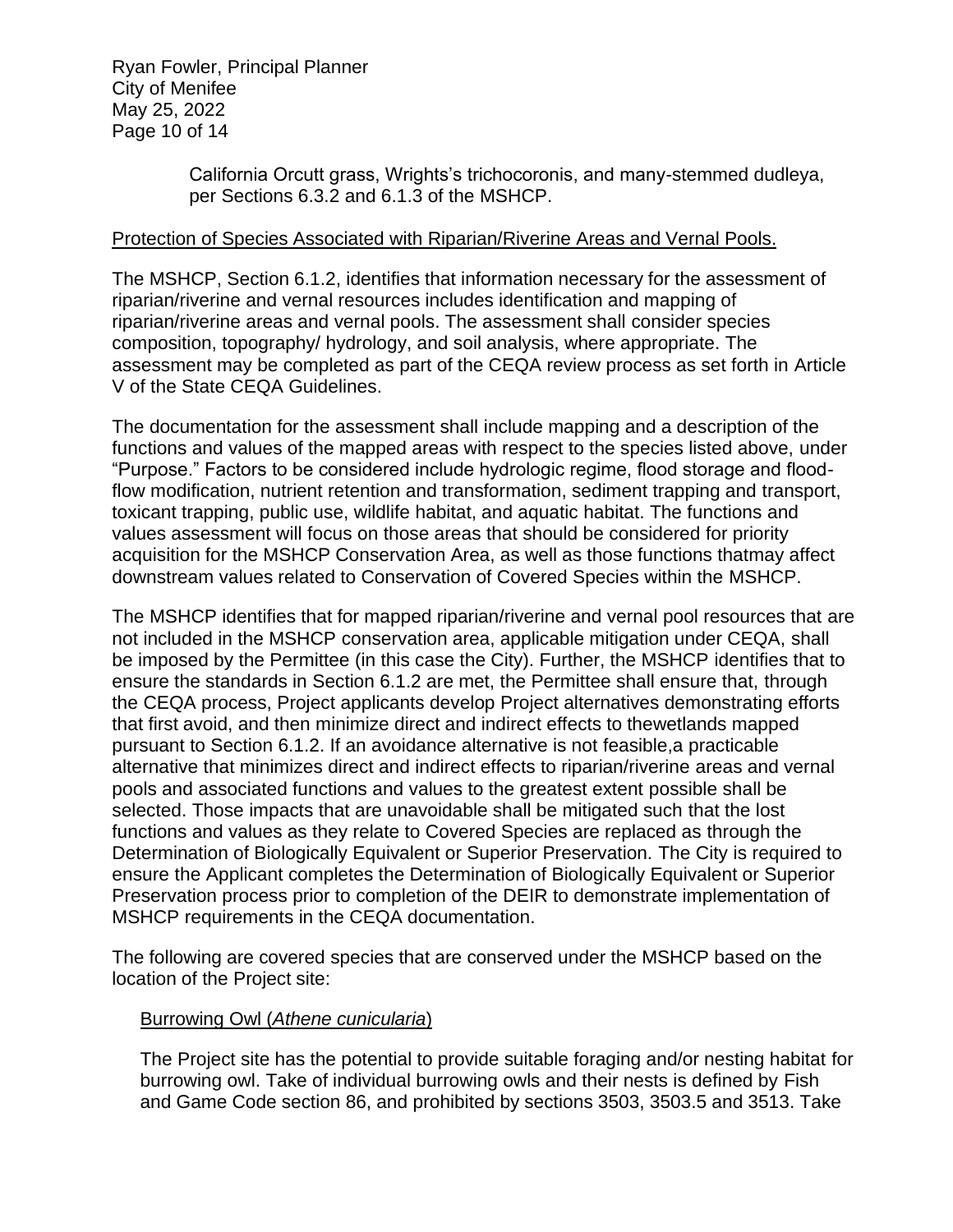Ryan Fowler, Principal Planner City of Menifee May 25, 2022 Page 11 of 14

> is defined in Fish and Game Code section 86 as "hunt, pursue, catch, capture or kill, or attempt to hunt, pursue, catch, capture or kill."

CDFW recommends that the City of Menifee follow the recommendations and guidelines provided in the Staff Report on Burrowing Owl Mitigation (CDFG 2012<sup>4</sup>). The Staff Report on Burrowing Owl Mitigation, specifies three steps for Project impact evaluations: 1) a habitat assessment, 2) surveys, and 3) an impact assessment.

As stated in the Staff Report on Burrowing Owl Mitigation, the three progressive steps are effective in evaluating whether a project will result in impacts to burrowing owls, and the information gained from the steps will inform any subsequent avoidance, minimization, and mitigation measures. Habitat assessments are conducted to evaluate the likelihood that a site supports burrowing owl. Burrowing owl surveys provide information needed to determine the potential effects of proposed projects and activities on burrowing owls, and to avoid take in accordancewith Fish and Game Code sections 86, 3503, and 3503.5. Impact assessments evaluate the extent to which burrowing owls and their habitat may be impacted, directly or indirectly, on and within a reasonable distance of a proposed CEQA project activity or non-CEQA project.

Additionally, CDFW recommends that the City of Menifee review and follow requirements for burrowing owl outlined in the MSHCP, specifically Section 6.3.2 (Additional Survey Needs and Procedures) and Appendix E (Summary of Species Survey Requirements). Appendix E of the MSHCP outlines survey requirements, actions to be taken if survey results are positive, and species-specific conservation objectives, among other relevant information.

#### **Stephens' Kangaroo Rat Habitat Conservation Plan**

The Project occurs within the Stephens' kangaroo rat (*Dipodomys stephensi*) Habitat Conservation Plan (SKR HCP) fee area boundary, SKR HCP plan area map available here: [https://rchca.us/DocumentCenter/View/200/SKR-Plan-Area.](https://rchca.us/DocumentCenter/View/200/SKR-Plan-Area) State and federal authorizations associated with the SKR HCP provide take authorization for Stephens' kangaroo rat within its boundaries, and the MSHCP provides Take Authorization for Stephens' kangaroo rat outside of the boundaries of the SKR HCP, but within the MSHCP area boundaries. The DEIR should identify if any portion of the Project will occur on SKR HCP lands, or on Stephens' kangaroo rat habitat lands outside of the SKR HCP, but within the MSHCP. Note that the SKR HCP allows for encroachment into the Stephens' kangaroo rat Core Reserve for public projects, however, there are no provisions for encroachment into the Core Reserve for privately owned projects. If impacts to Stephens'

<sup>4</sup> California Department of Fish and Game (CDFG). 2012. Staff report of burrowing owl mitigation. State of California, Natural Resources Agency. Available for download at: https://nrm.dfg.ca.gov/FileHandler.ashx?DocumentID=83842&inline.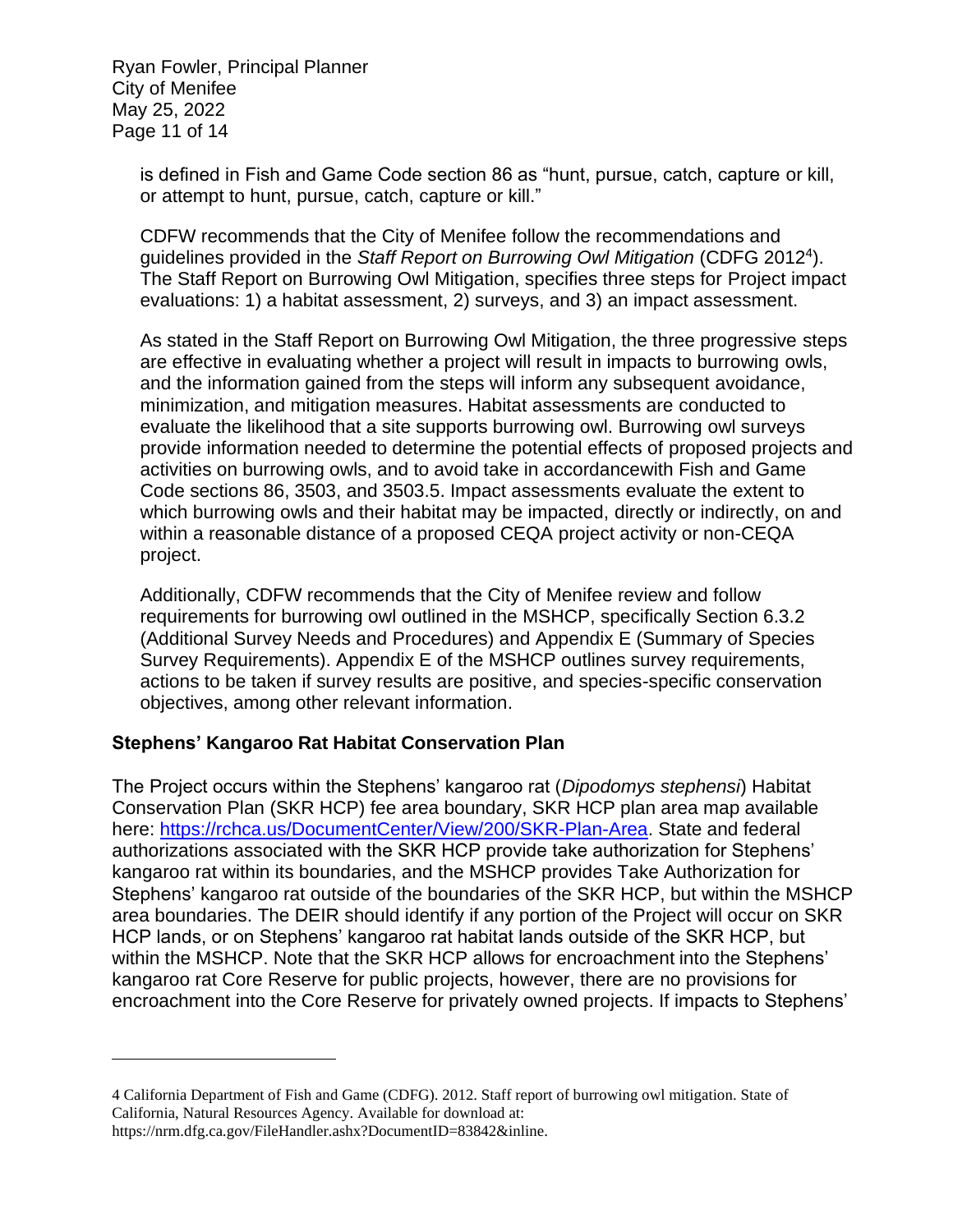Ryan Fowler, Principal Planner City of Menifee May 25, 2022 Page 12 of 14

kangaroo rat habitat will occur from the proposed Project, the DEIR should specifically identify the total number of permanent impacts to Stephens' kangaroo rat core habitat and the appropriate mitigation to compensate for those impacts.

#### **Lake and Streambed Alteration Program**

Based on review of material submitted with the NOP and review of aerial photography, at least one drainage feature traverses the site. Depending on how the Project is designed and constructed, it is likely that the Project applicant will need to notify CDFW per Fish and Game Code section 1602. Fish and Game Code section 1602 requires an entity to notify CDFW prior to commencing any activity that may do one or more of the following: substantially divert or obstruct the natural flow of any river, stream, or lake; substantially change or use any material from the bed, channel or bank of any river, stream, or lake; or deposit debris, waste or other materials that could pass into any river, stream, or lake. Please note that "any river, stream or lake" includes those that are episodic (i.e., those that are dry for periods of time) as well as those that are perennial (i.e., those that flow year-round). This includes ephemeral streams, desert washes, and watercourses with a subsurface flow.

Upon receipt of a complete notification, CDFW determines if the proposed Project activities may substantially adversely affect existing fish and wildlife resources and whether a Lake and Streambed Alteration (LSA) Agreement is required. An LSA Agreement includes measures necessary to protect existing fish and wildlife resources. CDFW may suggest ways to modify your Project that would eliminate or reduce harmful impacts to fish and wildlife resources.

CDFW's issuance of an LSA Agreement is a "project" subject to CEQA (see Pub. Resources Code § 21065). To facilitate issuance of an LSA Agreement, if necessary, the DEIR should fully identify the potential impacts to the lake, stream, or riparian resources, and provide adequate avoidance, mitigation, and monitoring and reporting commitments. Early consultation with CDFW is recommended since modification of the proposed Project may be required to avoid or reduce impacts to fish and wildlife resources. To submit a Lake or Streambed Alteration notification, please go to [https://wildlife.ca.gov/Conservation/Environmental-Review/EPIMS.](https://wildlife.ca.gov/Conservation/Environmental-Review/EPIMS)

## **ADDITIONAL COMMENTS AND RECOMMENDATIONS**

To ameliorate the water demands of this Project, CDFW recommends incorporation of water-wise concepts in Project landscape design plans. In particular, CDFW recommends xeriscaping with locally native California species, and installing water-efficient and targeted irrigation systems (such as drip irrigation). Native plants support butterflies, birds, reptiles, amphibians, small mammals, bees, and other pollinators that evolved with those plants, more information on native plants suitable for the Project location and nearby nurseries is available at CALSCAPE: [https://calscape.org/.](https://calscape.org/) Local water agencies/districts and resource conservation districts in your area may be able to provide information on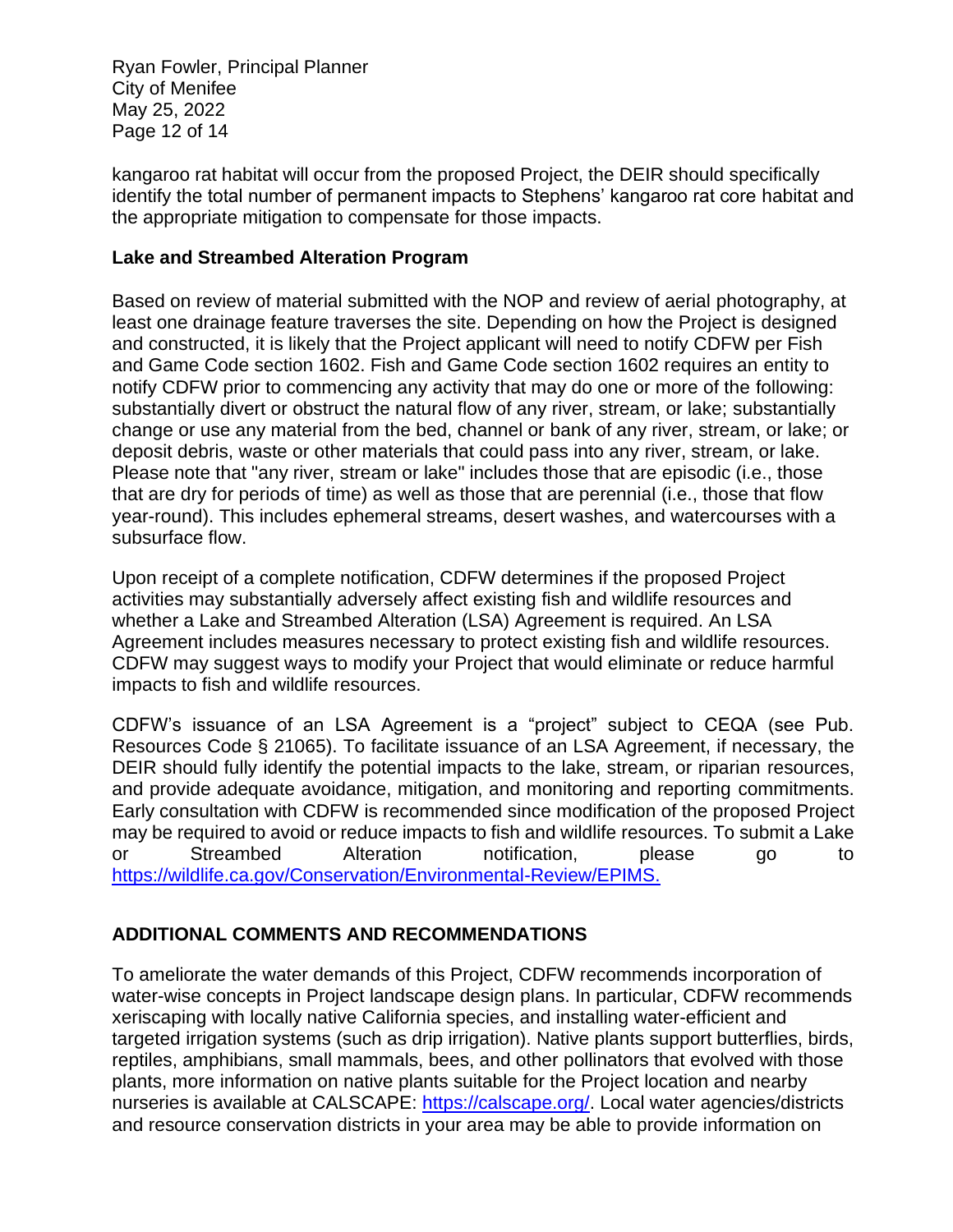Ryan Fowler, Principal Planner City of Menifee May 25, 2022 Page 13 of 14

plant nurseries that carry locally native species, and some facilities display droughttolerant locally native species demonstration gardens (for example the Riverside-Corona Resource Conservation District in Riverside). Information on drought-tolerant landscaping and water-efficient irrigation systems is available on California's Save our Water website: <https://saveourwater.com/> .

## **ENVIRONMENTAL DATA**

CEQA requires that information developed in environmental impact reports and negative declarations be incorporated into a database which may be used to make subsequent or supplemental environmental determinations. (Pub. Resources Code, § 21003, subd. (e).) Accordingly, please report any special status species and natural communities detected during Project surveys to the California Natural Diversity Database (CNDDB). Information can be submitted online or via completion of the CNDDB field survey form at the following link:<https://wildlife.ca.gov/Data/CNDDB/Submitting-Data> . The types of information reported to CNDDB can be found at the following link: [https://www.wildlife.ca.gov/Data/CNDDB/Plants-and-Animals.](https://www.wildlife.ca.gov/Data/CNDDB/Plants-and-Animals)

## **ENVIRONMENTAL DOCUMENT FILING FEES**

The Project, as proposed, would have an impact on fish and/or wildlife, and assessment of filing fees is necessary. Fees are payable upon filing of the Notice of Determination by the Lead Agency and serve to help defray the cost of environmental review by CDFW. Payment of the fee is required in order for the underlying Project approval to be operative, vested, and final. (Cal. Code Regs, tit. 14, § 753.5; Fish & G. Code, § 711.4; Pub. Resources Code, § 21089.).

#### **CONCLUSION**

CDFW appreciates the opportunity to comment on the NOP of a DEIR for the CADO Menifee Industrial Warehouse Project (SCH No. 2022040622) and recommends that the City of Menifee address the CDFW's comments and concerns in the forthcoming DEIR. Questions regarding this letter or further coordination should be directed to Katrina Rehrer, Environmental Scientist, at [katrina.rehrer@wildlife.ca.gov.](mailto:katrina.rehrer@wildlife.ca.gov)

Sincerely,

-DocuSigned by: Scott Wilson -8091B1A9242F49C...

Scott Wilson Environmental Program Manager